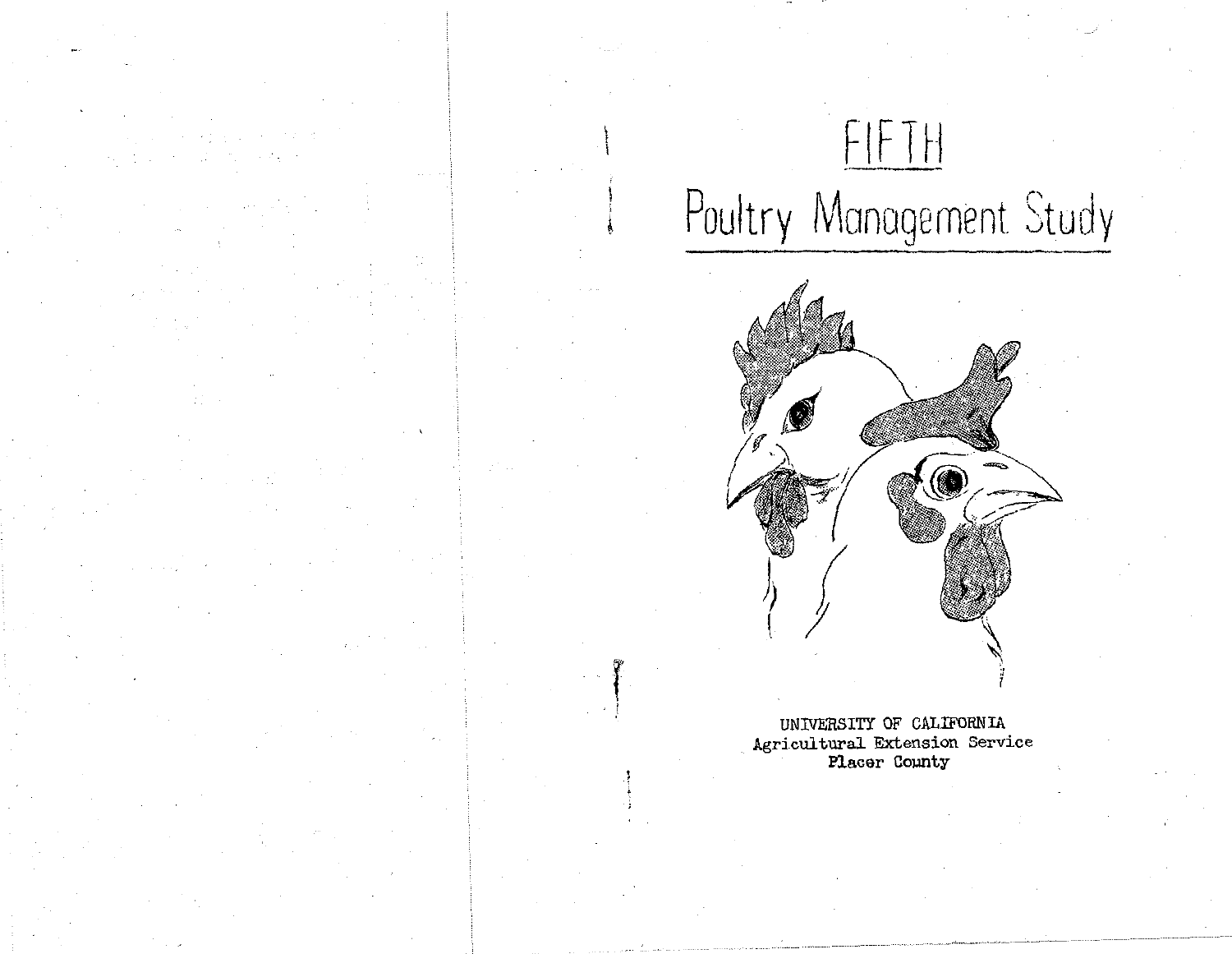# Placer County Poultry<br>Management Study - 1954

|                                            | $\cdot$ $\circ$ |                                    |                                         |              |          | Value per Dozen |                |
|--------------------------------------------|-----------------|------------------------------------|-----------------------------------------|--------------|----------|-----------------|----------------|
|                                            |                 | Rate of<br>Frod.<br>During<br>Fall | %<br>Fall<br>Hens<br>of $Av_{\bullet} $ | %<br>Pullets | Price    | Cost            | Mat.<br>Income |
|                                            |                 | 57                                 | 126                                     | 89           | $37 - 2$ | 26.9            | 10.3           |
|                                            |                 | 57                                 | 108                                     | 80           | $36 - 7$ | 31.7            | 5.0            |
| Prepared and Compiled by<br>James E. DeTar |                 | 66                                 | 114                                     | 90           | $37 - 6$ | $34 - 9$        | 2.7            |
| Farm Advisor<br>Placer County              |                 | 61                                 | 119                                     | 100          | 37.9     | 36.2            | 1.7            |
| and                                        |                 | 66.                                | 122                                     | 80           | 36.8     | $35 - 3$        | 1.5            |
| A. D. Reed, Economist<br>Farm Management   |                 | 54                                 | 98                                      | 88           | 40.0     | 39.1            | .9             |
| Berkeley, California                       |                 | 66                                 | 102                                     | 94           | 36.8     | 36.4            | $\cdot$ 4      |
|                                            |                 | 61                                 | 112                                     | 89           | $37 - 7$ | $34 - 4$        | $3 - 2$        |
|                                            |                 | 59                                 | 111                                     | 81           | $52 - 4$ | 40.3            | 12.1           |
|                                            |                 | 58                                 | 118                                     | 79           | 48.6     | 43.3            | $5 - 3$        |
|                                            | 嘢               | 54.                                | 120                                     | 83           | 52.8     | 45.4            | 7.4            |
|                                            |                 | 56                                 | 128                                     | 81           | 40.4     | $35 - 4$        | 5.0            |

is .

2. 눈 보호

 $\sim 10^{11}$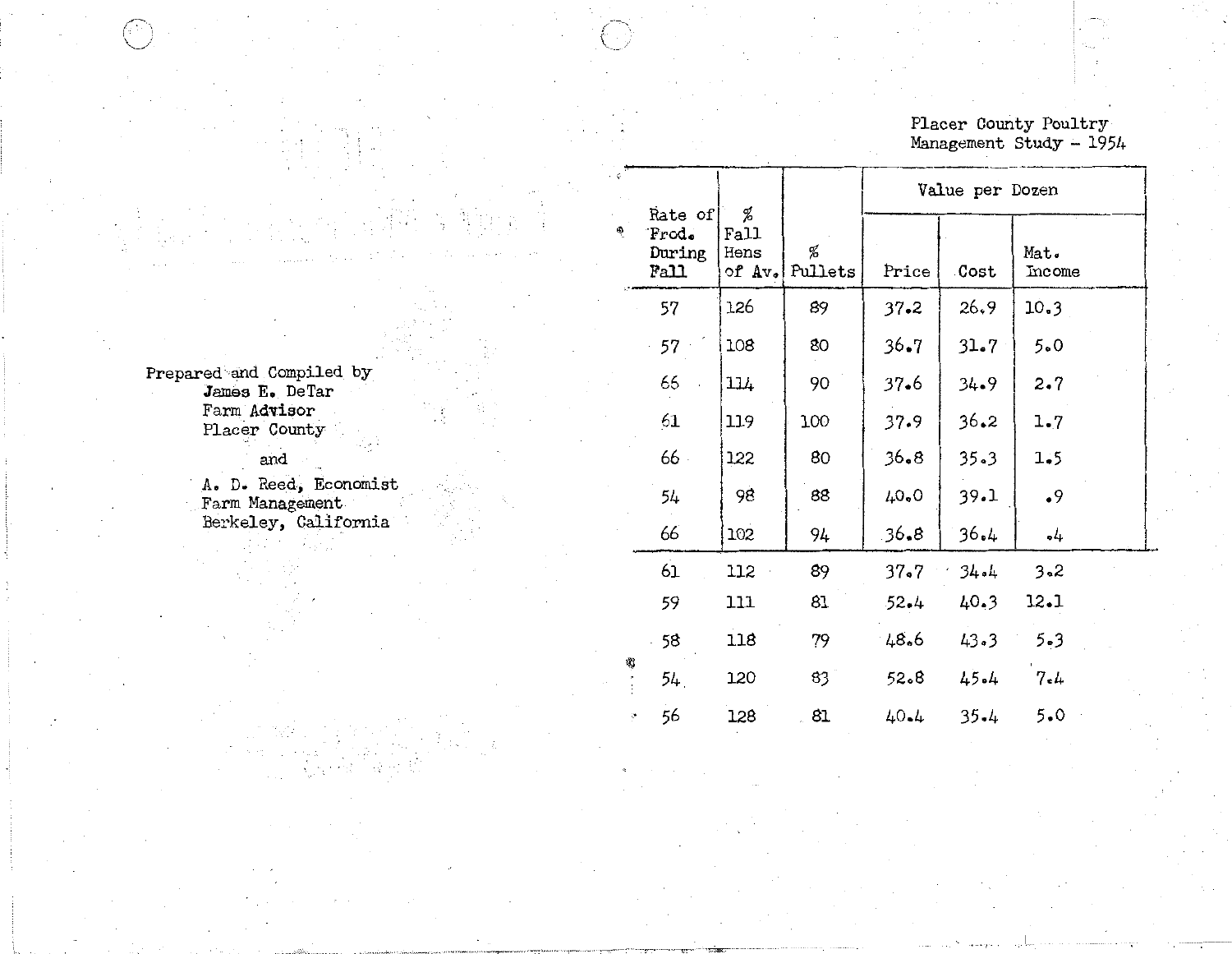|                           | No.                |                          | Market Eggs Sold | g∕.             | 傷            |     |
|---------------------------|--------------------|--------------------------|------------------|-----------------|--------------|-----|
| Ranch<br>No.<br>$\zeta=1$ | Eggs<br>Per<br>Hen | $\frac{d}{b}$ .<br>Large | Ф,<br>Medium     | %<br>Small      | Fall<br>Eggs |     |
| 8                         | 203                | 58                       | $24^{\circ}$     | 18 <sup>1</sup> | 43           |     |
| 6                         | 219                | 64                       | 20               | 16 <sup>1</sup> | 34           |     |
| 4                         | 237                | 59                       | 26.              | 15              | 38           |     |
| ı                         | 227                | 60                       | 27               | 13              | 39           |     |
| $\overline{7}$            | 221                | 60                       | 27               | 13              | 44           |     |
| 10                        | 206                | 73                       | $17 -$           | 10              | 31           |     |
| ్ 5                       | 246                | 61                       | 27               | 12              | 34           |     |
| Av. All                   | 223                | 62<br>ţ,                 | रोप र मे<br>24   | $14^{\circ}$    | 38           |     |
| 1953                      | 216                | 62                       | $25 -$<br>giana. | 13              | 37           |     |
| 1952                      | 212                | 61<br>$\lesssim 2\%$     | 26               | $13^{\circ}$    | 39           | ijδ |
| 1951                      | 203                | 61                       | 23               | 16 <sub>1</sub> | 39           |     |
| 1950                      | 224                | 58                       | 27               | 15              | 40           | رم  |

TABLE III. · Analysis of Egg Production and Sales

all selves and the

.,,

### PLACER POULTRY MAMAGEMENT STUDY

in Si

in L

 $\mathcal{T}$ 

**表示文件** 

This report summarizes the records of seven poultry operations in Placer County for the calendar year of 1954·

The purpose of this study is to indicate paying practices, point out problem areas, and to generally evaluate·the poultrymans cwn records.

In reviewing these records special attention should be given to the amount of labor and feed used per hen, and the egg production per hen since these are important profit factors.

 $\begin{split} \mathbb{E} \left[ \mathbb{E}_{\mathbf{x}} \left[ \mathbf{x} \right] \mathbf{y} \right] & \mathbb{E}_{\mathbf{x}} \left[ \mathbb{E}_{\mathbf{x}} \left[ \mathbf{x} \right] \right] & \mathbb{E}_{\mathbf{x}} \left[ \mathbb{E}_{\mathbf{x}} \left[ \mathbf{x} \right] \right] & \mathbb{E}_{\mathbf{x}} \left[ \mathbb{E}_{\mathbf{x}} \left[ \mathbf{x} \right] \right] & \mathbb{E}_{\mathbf{x}} \left[ \mathbb{E}_{\mathbf{x}} \left[ \mathbf{x} \right] \right] & \mathbb{E}_{\mathbf{x}} \left[$ 

prints and the main reference of the

 $\Delta \phi_{\rm{B}}$  and the second contract of the  $\phi$ 

 $\label{eq:3.1} \left\{ \left\langle \psi_{1} \psi_{1} \right\rangle \right\} = \left\{ \left\langle \psi_{1} \psi_{1} \right\rangle \right\} = \left\{ \left\langle \psi_{1} \psi_{1} \right\rangle \right\}$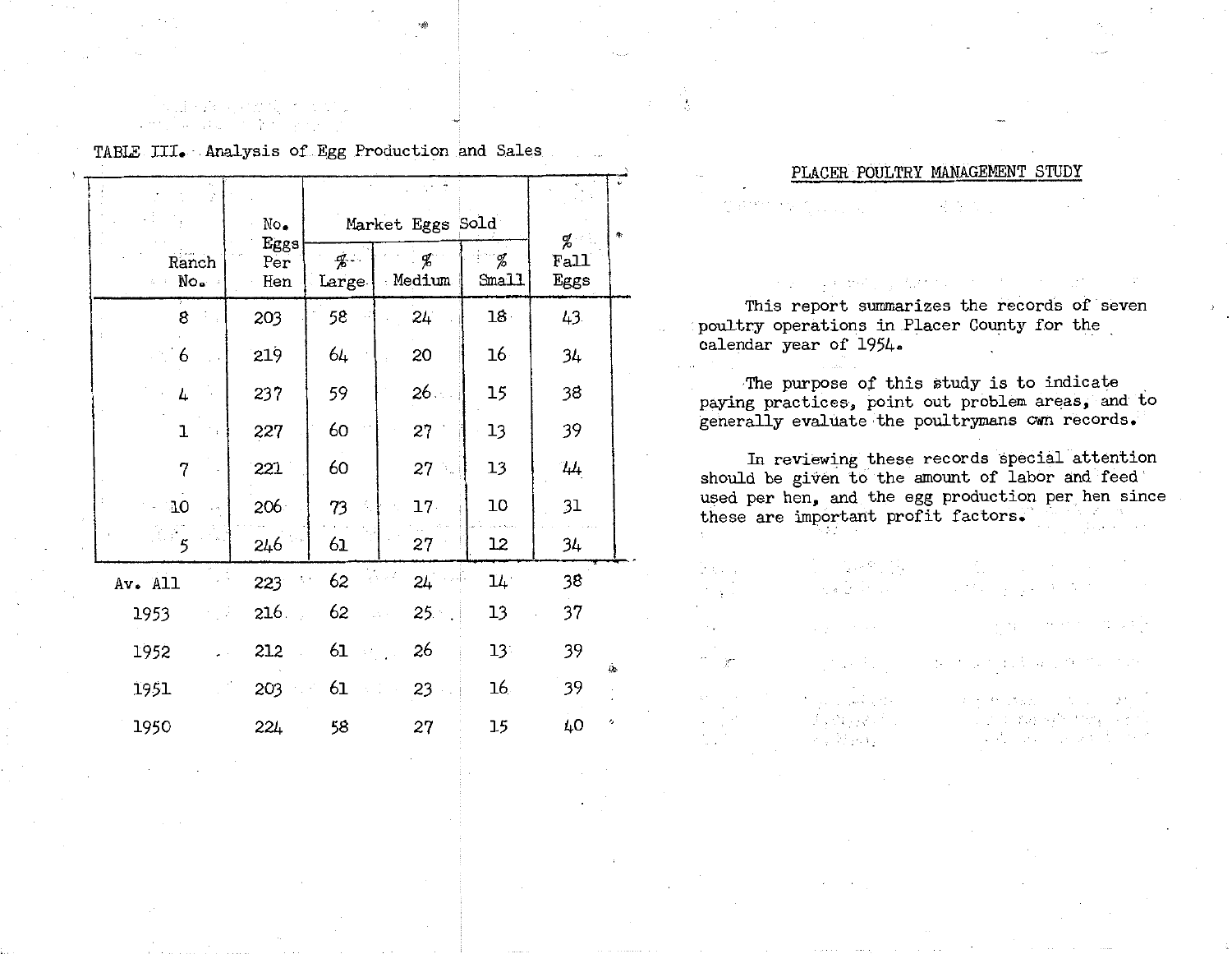## Placer County Poultry<br>Management Study - 1954

### SUMMARY OF THE 5TH

### PLACER COUNTY POULTRY MANAGEMENT STUDY

| The major profit determining factors are<br>summarized below      | CONTRACTOR MAY PROVIDE<br>in the state of the state of the state of the state of the state of the state of the state of the state of the<br>The state of the state of the state of the state of the state of the state of the state of the state of the st |                            |
|-------------------------------------------------------------------|------------------------------------------------------------------------------------------------------------------------------------------------------------------------------------------------------------------------------------------------------------|----------------------------|
|                                                                   | <u>Range</u>                                                                                                                                                                                                                                               | <u>Average</u>             |
| No. hens per flock 1180-4038 2483<br>Eggs per hen 203-246 223     |                                                                                                                                                                                                                                                            |                            |
| Percent mortality 7- 18<br>Percent culled                         | <b>894 113</b>                                                                                                                                                                                                                                             | $-13$<br>99                |
| Pounds feed per hen 118-153<br>Percent mash                       | 1. 接受的 网络酸氢酶 化十<br>56- 100                                                                                                                                                                                                                                 | žio vije s<br>. 135<br>-74 |
| Price per cwt. mash<br>Price per cwt. grain                       | $$3.85 - 4.50$<br>$2.81 - 3.32$                                                                                                                                                                                                                            | 4.18<br>3.06               |
| Hours labor per hen                                               | $-6 - 1 - 5$                                                                                                                                                                                                                                               | 1.0                        |
| Percent mortality chicks 6.9-18.5                                 |                                                                                                                                                                                                                                                            | 10.8                       |
| Price per dozen eggs<br>Cost per dozen eggs<br>Net income per doz | $36.7 - 40.0$<br>$26.9 - 39.1$<br>$-4 - 10 - 3$                                                                                                                                                                                                            | 37.7<br>34.4<br>$3 - 2$    |

| hen<br>Est.                |                            |                | Price per Cwt. |                              | $H\mathbf{r}$ .<br>Labor | Ъ           |
|----------------------------|----------------------------|----------------|----------------|------------------------------|--------------------------|-------------|
| i or<br>Hens               | Ъ<br>Grain<br>Mash<br>Mash |                | Average        | per<br>Hen                   | Chix<br>Died             |             |
| Fā J<br>103.               | $-56$                      | 3.85           | 2.81           | $3.33 -$                     | $\bullet$ 6 $\cdot$ :    | 10.8        |
| 105                        | $64 -$                     | 4.31           | 2.89           | $3.80 -$                     | $\cdot$ 8                | 8.4         |
| .99                        | 87                         | $4.15^{\circ}$ | $3 - 26$       | 4.03                         | 1.3                      | 13.9        |
| 107                        | 65.                        | 4.22           | 3.17           | 3.85                         | 1.0                      | 8.0         |
| 88                         | 57 <sub>1</sub>            | 4.20           | $3 - 32$       | $3 - 82$                     | 1.5                      | 6.9         |
| 100                        | 100                        | 4.01           | ÷              | 4.01                         | $\cdot$ <sup>8</sup>     | 8.9         |
| 122                        | 92                         | 4.50           | 2.92           | $4.38 -$                     | 1.2                      | 18.5        |
| $\sum_{i=1}^n \frac{1}{i}$ | 74                         | 4.18           | 3.06           | 3.89                         | 1.0                      | 10.8        |
|                            | 69.                        | 4.65.          | 3.72           | 4.37                         | 1.1                      | 10.0        |
|                            | 67                         | $5.22 -$       | $3 - 85$       | 4.76<br>SS 1                 | 1.3                      | 9.0         |
|                            | 61                         | 4.71           | 3.40           | 4.20                         | 1.9                      | $7.0^\circ$ |
|                            | 61                         |                |                | $4.13 = 2.67$ and $3.57$ and | 1.9                      | .7.0        |
|                            |                            |                |                |                              |                          |             |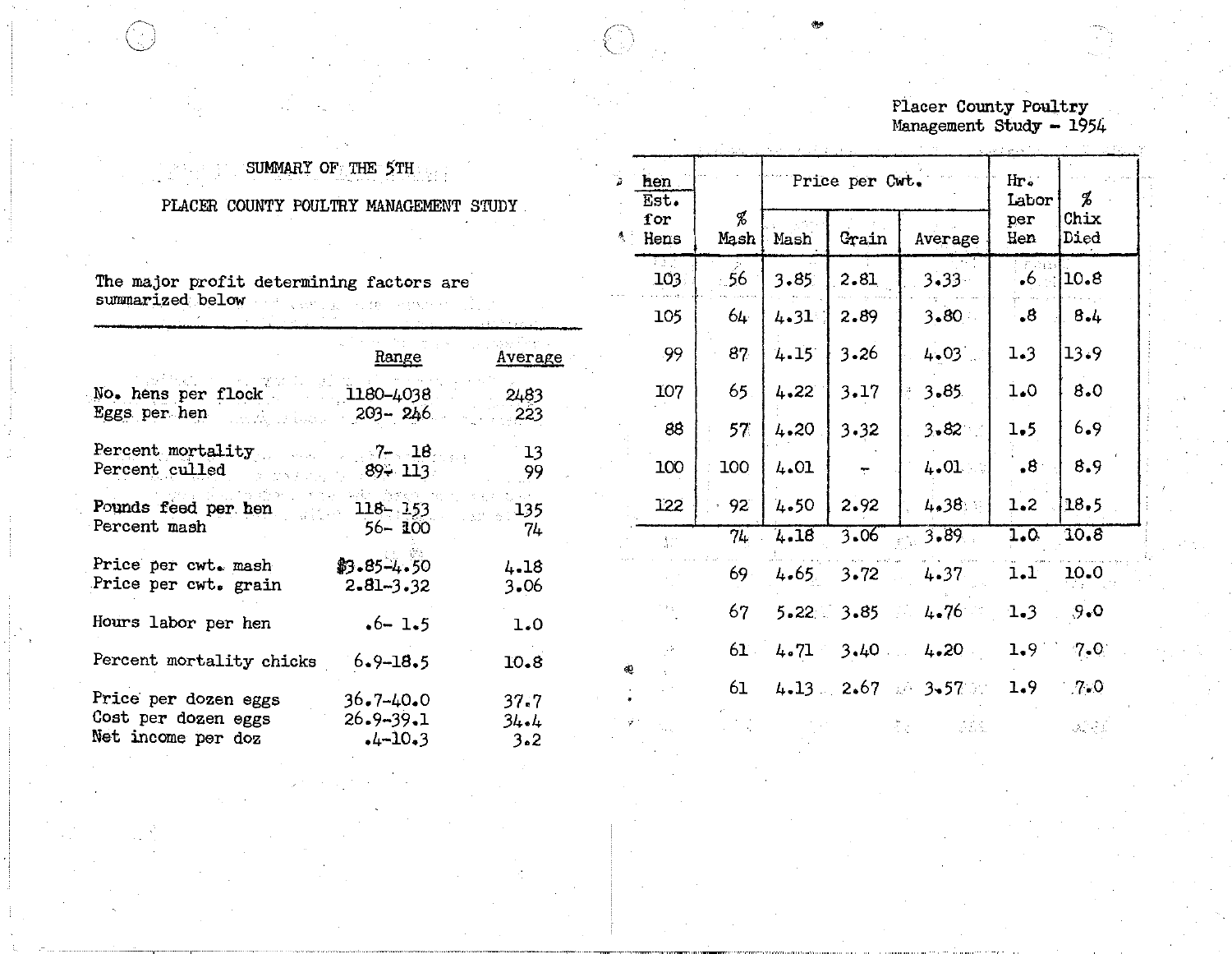|               |                    |           | Laying Flock |              | Price                    | Pounds Feed per |                        |  |  |
|---------------|--------------------|-----------|--------------|--------------|--------------------------|-----------------|------------------------|--|--|
| Ranchl<br>No. | Av.<br>No.<br>Hens | Ž<br>Died | q<br>Culled  | ୍ନୁ<br>Added | per.<br>Cull<br>Hen Sold | Total           | Est.<br>for<br>Pullets |  |  |
| 8             | 4038               | 18        | 95           | 156          | 648                      | 147             | 44                     |  |  |
| 6             | 2248               | 7         | 96           | $-92$        | •54                      | 129             | 24                     |  |  |
| 4.            | 2157               | 16        | 110          | 136          | .50                      | $-133$          | 34                     |  |  |
| T             | 2905               | 13        | 89           | 124          | $-52$                    | 138             | 31                     |  |  |
| 7             | 1180               | 15        | $96 -$       | 119          | •75                      | 118             | 30                     |  |  |
| 10            | 3048               | 14        | 95           | 107          | •50                      | 127             | 27                     |  |  |
| 5             | 1807               | 7         | , 113        | 119          | $\sim$ 51 $^{\circ}$     | 153             | 31                     |  |  |
| Av. All 2483  |                    | 13        | 99           | 122          | .54                      | 135             |                        |  |  |
| 1953          | 1821               | 17        | 85           | 111          | .72                      | 129             |                        |  |  |
| 1952          | 1640               | 14        | 78           | 114          | ali sili                 | 135             |                        |  |  |
| 1951          |                    | 17        | 78           |              |                          | 134             |                        |  |  |
| 1950          | 934                | 20        | 73           |              |                          | 134             |                        |  |  |
|               |                    |           |              |              |                          |                 |                        |  |  |

TABLE II. Flock Statistics and Production Factors.

 $\mathbf{v}_\mathrm{f}$  .  $\ddot{z}$ 

Placer County Poultry<br>Management Study - 1954

νŀ.

| Income per hen                                                                                   | <u>Range</u>                                                                         | Average                                                               |
|--------------------------------------------------------------------------------------------------|--------------------------------------------------------------------------------------|-----------------------------------------------------------------------|
| Eggs sales<br>Poultry sales<br>Manure<br>Change stock Inv.<br>Total                              | $6.88 - 8.38$<br>$-43 - 0.74$<br>$-00$ $-00$ $-$<br>$-45 - 1.83$<br>7.23–10.11       | 7.50<br>- 54<br>80 <sub>•</sub><br>$\cdot 70$<br>8.58                 |
| Cash and depreciation cost                                                                       |                                                                                      |                                                                       |
| $\mathop{\mathrm{feed}}$<br>Chicks<br>Misc.<br>Depreciation<br>Hired labor<br>Total<br>to a con- | $4.56 - 6.74$<br>-27- -96<br>$38 - 0.89$<br>$-12 - 42$<br>$-00-144$<br>$5.75 - 8.53$ | 5.30<br>0.6<br>∘35 <b>ء</b> —<br>$\ddotsc 24$<br>$\cdot$ 12<br>- 6.86 |
| Farm Income                                                                                      | $1.09 - 2.71$                                                                        | 1.78                                                                  |
| Family labor<br>Interest                                                                         | $-58 - 1.59$<br>$-17 - 27$                                                           | $-94$<br>•22                                                          |
| Management Income                                                                                | $-10 - 1.90$                                                                         | .62                                                                   |